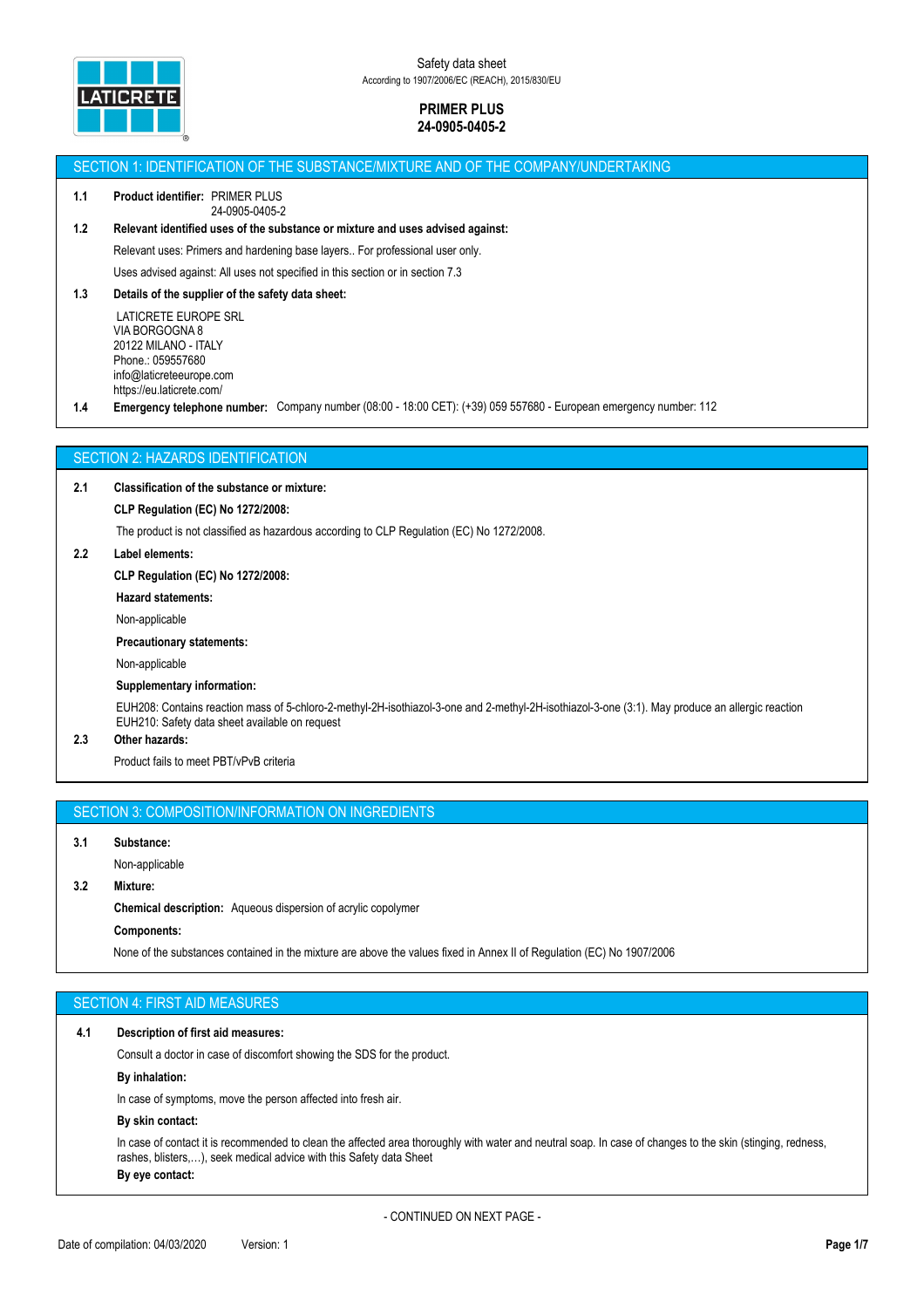

# SECTION 4: FIRST AID MEASURES (continued)

Rinse with water until the product has been eliminated. In case of problems, consult a doctor showing the SDS for the product.

### **By ingestion/aspiration:**

In case of consumption in large quantities, it is recommended to seek medical assistance.

# **4.2 Most important symptoms and effects, both acute and delayed:**

Acute and delayed effects are indicated in sections 2 and 11.

# **4.3 Indication of any immediate medical attention and special treatment needed:**

Non-applicable

# SECTION 5: FIREFIGHTING MEASURES

### **5.1 Extinguishing media:**

Product is non-flammable, with a low risk of fire due to the flammabliity characteristics of the product in normal conditions of storage, handling and use. In the case of the existence of sustained combustion as a result of improper handling, storage or use any type of extinguishing agent can be used (ABC Powder, water,...)

### **5.2 Special hazards arising from the substance or mixture:**

Due to its inflammable nature, the product does not present a fire risk under normal conditions of storage, handling and use.

### **5.3 Advice for firefighters:**

Depending on the magnitude of the fire it may be necessary to use full protective clothing and self-contained breathing apparatus (SCBA). Minimum emergency facilities and equipment should be available (fire blankets, portable first aid kit,...) in accordance with Directive 89/654/EC. **Additional provisions:**

### Act in accordance with the Internal Emergency Plan and the Information Sheets on actions to take after an accident or other emergencies. Eliminate all sources of ignition. In case of fire, cool the storage containers and tanks for products susceptible to combustion, explosion or BLEVE as a result of high temperatures. Avoid spillage of the products used to extinguish the fire into an aqueous medium.

# SECTION 6: ACCIDENTAL RELEASE MEASURES

### **6.1 Personal precautions, protective equipment and emergency procedures:**

Isolate leaks provided that there is no additional risk for the people performing this task.

### **6.2 Environmental precautions:**

This product is not classified as hazardous to the environment. Keep product away from drains, surface and ground water.

# **6.3 Methods and material for containment and cleaning up:**

It is recommended:

Absorb the spillage using sand or inert absorbent and move it to a safe place. Do not absorb in sawdust or other combustible absorbents. For any concern related to disposal consult section 13.

# **6.4 Reference to other sections:**

See sections 8 and 13.

# SECTION 7: HANDLING AND STORAGE

### **7.1 Precautions for safe handling:**

A.- Precautions for safe manipulation

Comply with the current legislation concerning the prevention of industrial risks. Keep containers hermetically sealed. Control spills and residues, destroying them with safe methods (section 6). Avoid leakages from the container. Maintain order and cleanliness where dangerous products are used.

B.- Technical recommendations for the prevention of fires and explosions

It is recommended to transfer at a slow speed to avoid the creation of electrostatic charges that could affect flammable products. Consult section 10 for conditions and materials that should be avoided.

C.- Technical recommendations to prevent ergonomic and toxicological risks

Do not eat or drink during the process, washing hands afterwards with suitable cleaning products.

D.- Technical recommendations to prevent environmental risks

It is not necessary to take special measures to prevent environmental risks. For more information see subsection 6.2

### **7.2 Conditions for safe storage, including any incompatibilities:**

- CONTINUED ON NEXT PAGE -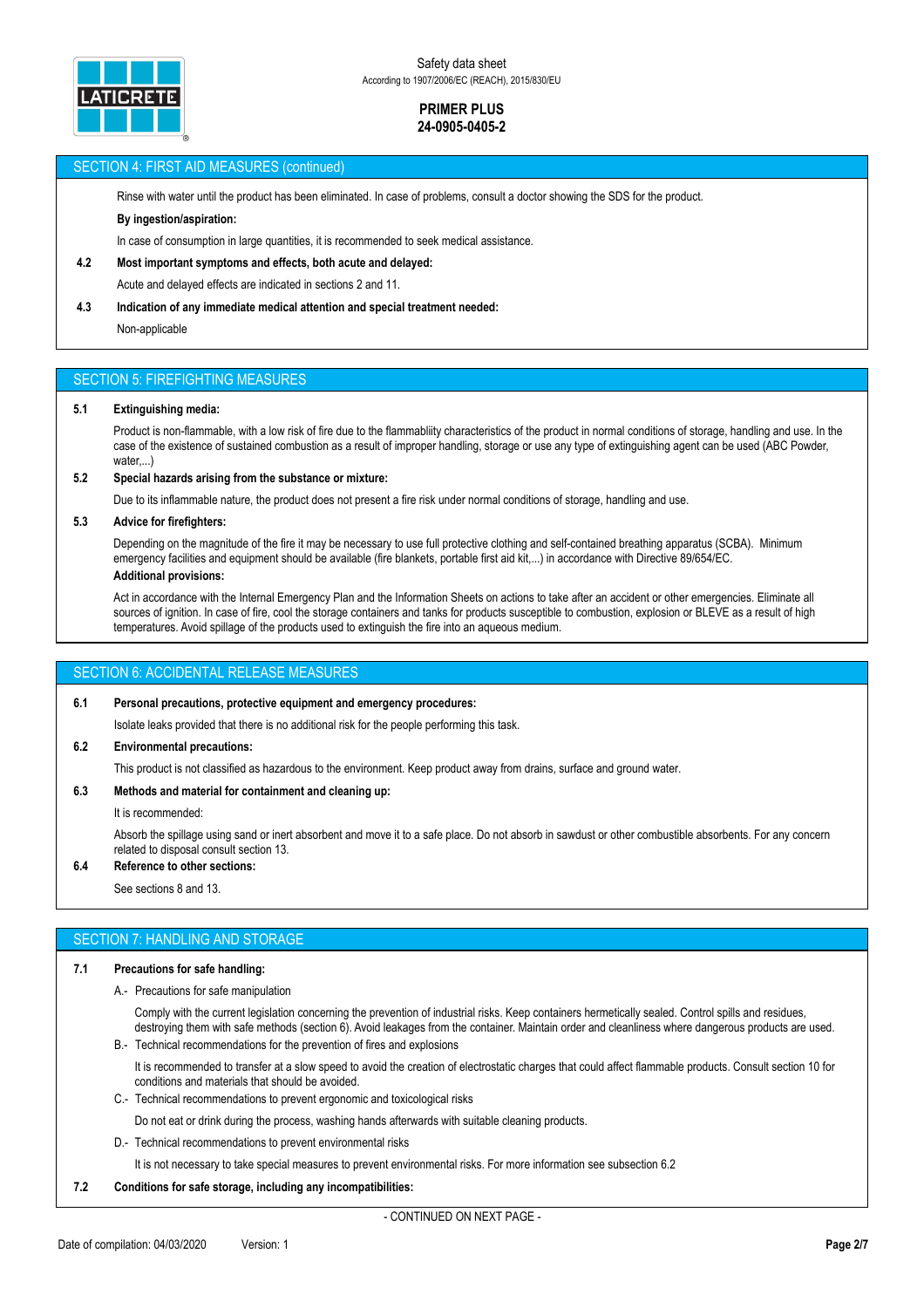

# SECTION 7: HANDLING AND STORAGE (continued)

# A.- Technical measures for storage

Maximum time: 12 Months

B.- General conditions for storage

Avoid sources of heat, radiation, static electricity and contact with food. For additional information see subsection 10.5

# **7.3 Specific end use(s):**

Except for the instructions already specified it is not necessary to provide any special recommendation regarding the uses of this product.

### SECTION 8: EXPOSURE CONTROLS/PERSONAL PROTECTION

### **8.1 Control parameters:**

Substances whose occupational exposure limits have to be monitored in the workplace

There are no occupational exposure limits for the substances contained in the product

#### **DNEL (Workers):**

Non-applicable

### **DNEL (General population):**

Non-applicable

**PNEC:**

Non-applicable

# **8.2 Exposure controls:**

A.- General security and hygiene measures in the work place

As a preventative measure it is recommended to use basic Personal Protective Equipment, with the corresponding <<CE marking>> in accordance with Directive 89/686/EC. For more information on Personal Protective Equipment (storage, use, cleaning, maintenance, class of protection,…) consult the information leaflet provided by the manufacturer. For more information see subsection 7.1.

All information contained herein is a recommendation which needs some specification from the labour risk prevention services as it is not known whether the company has additional measures at its disposal.

B.- Respiratory protection

The use of protection equipment will be necessary if a mist forms or if the occupational exposure limits are exceeded.

C.- Specific protection for the hands

Non-applicable

D.- Ocular and facial protection

Non-applicable

E.- Body protection

Non-applicable

F.- Additional emergency measures

It is not necessary to take additional emergency measures.

#### **Environmental exposure controls:**

In accordance with the community legislation for the protection of the environment it is recommended to avoid environmental spillage of both the product and its container. For additional information see subsection 7.1.D

|     | SECTION 9: PHYSICAL AND CHEMICAL PROPERTIES                                                        |                |  |  |  |  |  |
|-----|----------------------------------------------------------------------------------------------------|----------------|--|--|--|--|--|
| 9.1 | Information on basic physical and chemical properties:                                             |                |  |  |  |  |  |
|     | Appearance:                                                                                        |                |  |  |  |  |  |
|     | Physical state at 20 °C:                                                                           | Liquid         |  |  |  |  |  |
|     | Appearance:                                                                                        | Milky          |  |  |  |  |  |
|     | Colour:                                                                                            | White          |  |  |  |  |  |
|     | Odour:                                                                                             | Characteristic |  |  |  |  |  |
|     | *Not relevant due to the nature of the product, not providing information property of its hazards. |                |  |  |  |  |  |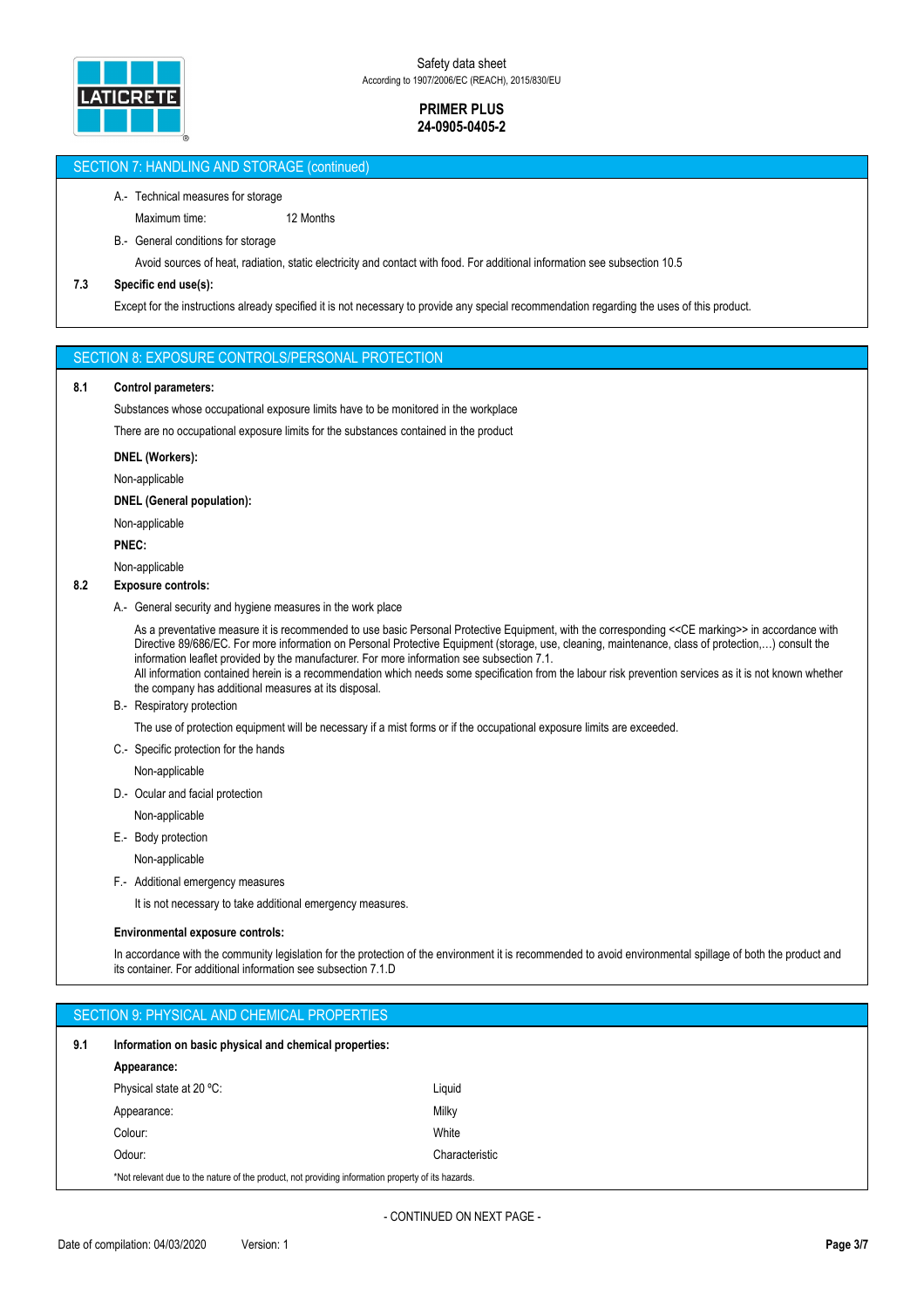

| SECTION 9: PHYSICAL AND CHEMICAL PROPERTIES (continued) |                                                                                                    |                         |  |  |  |
|---------------------------------------------------------|----------------------------------------------------------------------------------------------------|-------------------------|--|--|--|
|                                                         | Odour threshold:                                                                                   | Non-applicable *        |  |  |  |
|                                                         | <b>Volatility:</b>                                                                                 |                         |  |  |  |
|                                                         | Boiling point at atmospheric pressure:                                                             | ≈100 °C                 |  |  |  |
|                                                         | Vapour pressure at 20 °C:                                                                          | 2350 Pa                 |  |  |  |
|                                                         | Vapour pressure at 50 °C:                                                                          | 12381,01 Pa (12,38 kPa) |  |  |  |
|                                                         | Evaporation rate at 20 °C:                                                                         | Non-applicable *        |  |  |  |
|                                                         | <b>Product description:</b>                                                                        |                         |  |  |  |
|                                                         | Density at 20 °C:                                                                                  | 1030 kg/m <sup>3</sup>  |  |  |  |
|                                                         | Relative density at 20 °C:                                                                         | Non-applicable *        |  |  |  |
|                                                         | Dynamic viscosity at 20 °C:                                                                        | Non-applicable *        |  |  |  |
|                                                         | Kinematic viscosity at 20 °C:                                                                      | Non-applicable *        |  |  |  |
|                                                         | Kinematic viscosity at 40 °C:                                                                      | Non-applicable *        |  |  |  |
|                                                         | Concentration:                                                                                     | Non-applicable *        |  |  |  |
|                                                         | pH:                                                                                                | $4 - 6$                 |  |  |  |
|                                                         | Vapour density at 20 °C:                                                                           | Non-applicable *        |  |  |  |
|                                                         | Partition coefficient n-octanol/water 20 °C:                                                       | Non-applicable *        |  |  |  |
|                                                         | Solubility in water at 20 °C:                                                                      | Non-applicable *        |  |  |  |
|                                                         | Solubility properties:                                                                             | Water miscible          |  |  |  |
|                                                         | Decomposition temperature:                                                                         | Non-applicable *        |  |  |  |
|                                                         | Melting point/freezing point:                                                                      | Non-applicable *        |  |  |  |
|                                                         | Explosive properties:                                                                              | Non-applicable *        |  |  |  |
|                                                         | Oxidising properties:                                                                              | Non-applicable *        |  |  |  |
|                                                         | <b>Flammability:</b>                                                                               |                         |  |  |  |
|                                                         | Flash Point:                                                                                       | Non Flammable (>60 °C)  |  |  |  |
|                                                         | Flammability (solid, gas):                                                                         | Non-applicable *        |  |  |  |
|                                                         | Autoignition temperature:                                                                          | Non-applicable *        |  |  |  |
|                                                         | Lower flammability limit:                                                                          | Non-applicable *        |  |  |  |
|                                                         | Upper flammability limit:                                                                          | Non-applicable *        |  |  |  |
|                                                         | <b>Explosive:</b>                                                                                  |                         |  |  |  |
|                                                         | Lower explosive limit:                                                                             | Non-applicable *        |  |  |  |
|                                                         | Upper explosive limit:                                                                             | Non-applicable *        |  |  |  |
| 9.2                                                     | Other information:                                                                                 |                         |  |  |  |
|                                                         | Surface tension at 20 °C:                                                                          | Non-applicable *        |  |  |  |
|                                                         | Refraction index:                                                                                  | Non-applicable *        |  |  |  |
|                                                         | *Not relevant due to the nature of the product, not providing information property of its hazards. |                         |  |  |  |

# **10.1 Reactivity:**

No hazardous reactions are expected because the product is stable under recommended storage conditions. See section 7.

# **10.2 Chemical stability:**

Chemically stable under the conditions of storage, handling and use.

# **10.3 Possibility of hazardous reactions:**

Under the specified conditions, hazardous reactions that lead to excessive temperatures or pressure are not expected.

# **10.4 Conditions to avoid:**

Applicable for handling and storage at room temperature: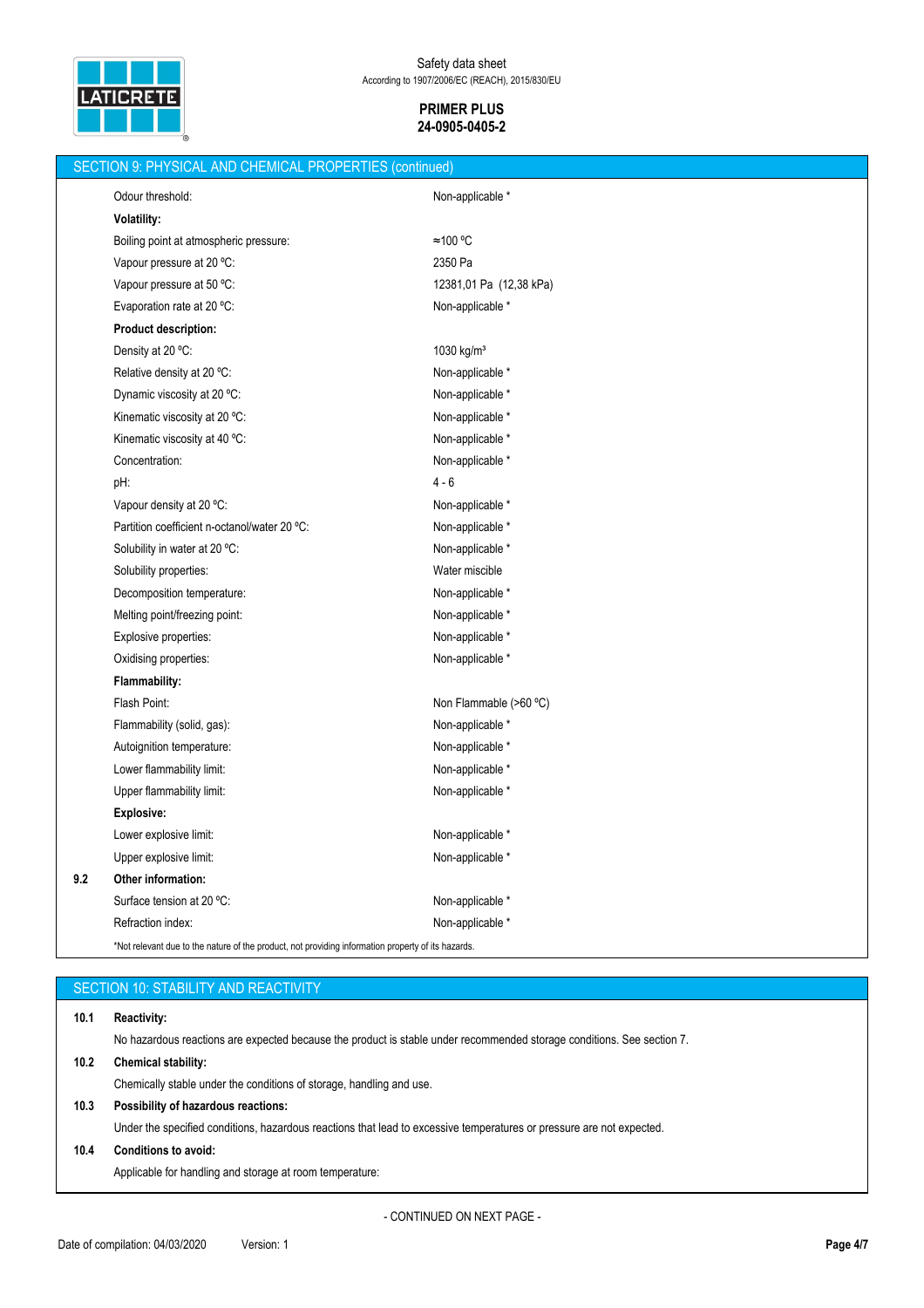

# SECTION 10: STABILITY AND REACTIVITY (continued)

|      | Shock and friction      | Contact with air | Increase in temperature | Sunlight              | Humidity                      |  |
|------|-------------------------|------------------|-------------------------|-----------------------|-------------------------------|--|
|      | Not applicable          | Not applicable   | Not applicable          | Not applicable        | Not applicable                |  |
| 10.5 | Incompatible materials: |                  |                         |                       |                               |  |
|      | Acids                   | Water            | Oxidising materials     | Combustible materials | <b>Others</b>                 |  |
|      | Avoid strong acids      | Not applicable   | Not applicable          | Not applicable        | Avoid alkalis or strong bases |  |

### **10.6 Hazardous decomposition products:**

See subsection 10.3, 10.4 and 10.5 to find out the specific decomposition products. Depending on the decomposition conditions, complex mixtures of chemical substances can be released: carbon dioxide (CO2), carbon monoxide and other organic compounds.

# SECTION 11: TOXICOLOGICAL INFORMATION

### **11.1 Information on toxicological effects:**

LD50 oral > 2000 mg/kg (rat)

## **Dangerous health implications:**

In case of exposure that is repetitive, prolonged or at concentrations higher than the recommended occupational exposure limits, adverse effects on health may result, depending on the means of exposure:

- A- Ingestion (acute effect):
	- Acute toxicity : Based on available data, the classification criteria are not met
	- Corrosivity/Irritability: Based on available data, the classification criteria are not met
- B- Inhalation (acute effect):
	- Acute toxicity : Based on available data, the classification criteria are not met
	- Corrosivity/Irritability: Based on available data, the classification criteria are not met
- C- Contact with the skin and the eyes (acute effect):
	- Contact with the skin: Based on available data, the classification criteria are not met
	- Contact with the eyes: Based on available data, the classification criteria are not met
- D- CMR effects (carcinogenicity, mutagenicity and toxicity to reproduction):
	- Carcinogenicity: Based on available data, the classification criteria are not met IARC: Non-applicable
	- Mutagenicity: Based on available data, the classification criteria are not met
	- Reproductive toxicity: Based on available data, the classification criteria are not met
- E- Sensitizing effects:
	- Respiratory: Based on available data, the classification criteria are not met
	- Cutaneous: Based on available data, the classification criteria are not met
- F- Specific target organ toxicity (STOT) single exposure:

Based on available data, the classification criteria are not met

- G- Specific target organ toxicity (STOT)-repeated exposure:
	- Specific target organ toxicity (STOT)-repeated exposure: Based on available data, the classification criteria are not met - Skin: Based on available data, the classification criteria are not met
- H- Aspiration hazard:

Based on available data, the classification criteria are not met

### **Other information:**

Non-applicable

#### **Specific toxicology information on the substances:**

Not available

# SECTION 12: ECOLOGICAL INFORMATION

The experimental information related to the eco-toxicological properties of the product itself is not available

**12.1 Toxicity:**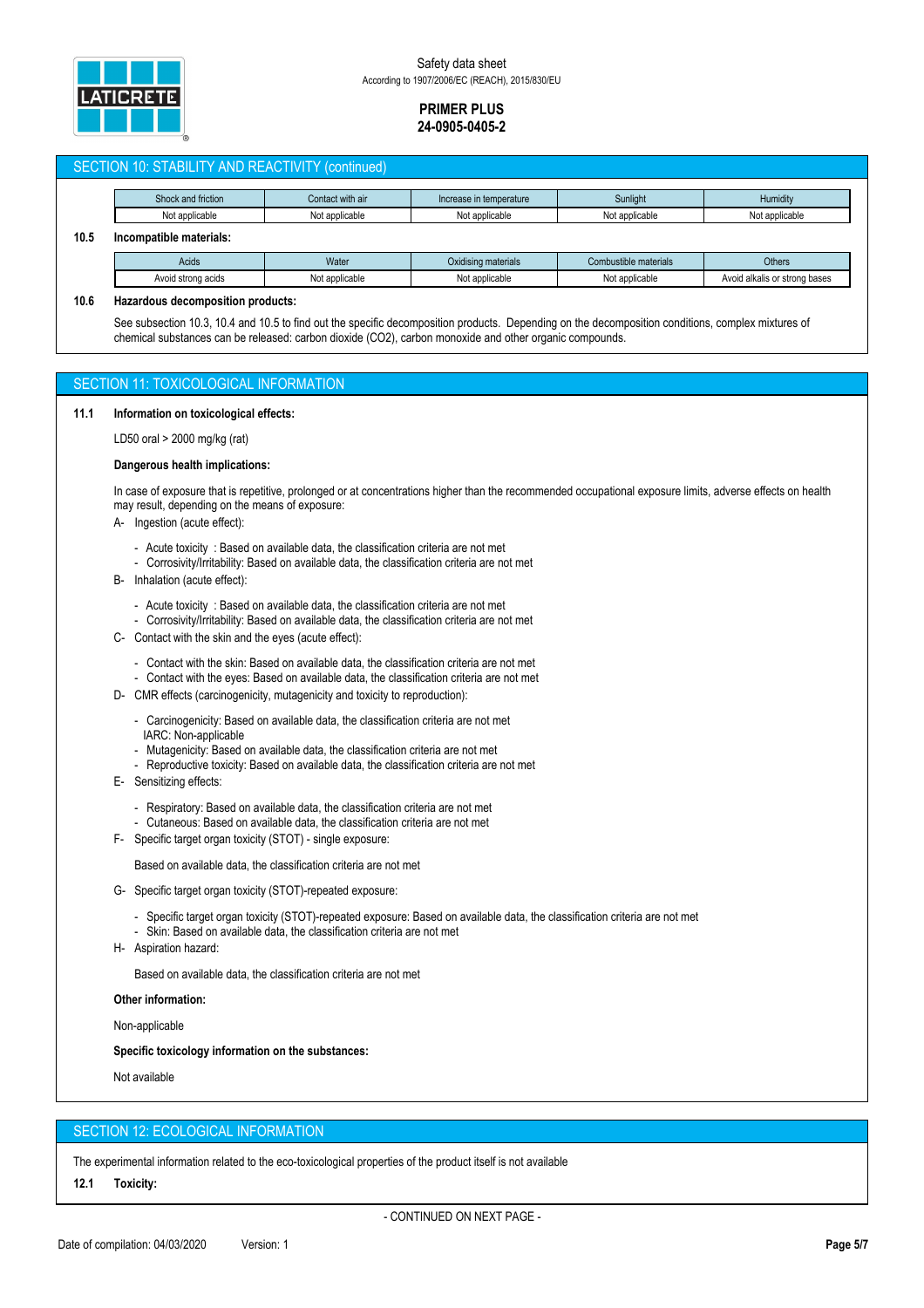

# SECTION 12: ECOLOGICAL INFORMATION (continued)

Not available

- **12.2 Persistence and degradability:**
	- Not available
- **12.3 Bioaccumulative potential:**
- Not available **12.4 Mobility in soil:**

Not available

- **12.5 Results of PBT and vPvB assessment:** Product fails to meet PBT/vPvB criteria
- **12.6 Other adverse effects:**

Not described

# SECTION 13: DISPOSAL CONSIDERATIONS

### **13.1 Waste treatment methods:**

| Code     | <b>Description</b>                                          | (Regulation (EU) No 1357/2014)<br>Waste class |
|----------|-------------------------------------------------------------|-----------------------------------------------|
| 08 01 12 | waste paint and varnish other than those mentioned in 08 01 | Non dangerous<br>.                            |

# **Type of waste (Regulation (EU) No 1357/2014):**

Non-applicable

# **Waste management (disposal and evaluation):**

Consult the authorized waste service manager on the assessment and disposal operations in accordance with Annex 1 and Annex 2 (Directive 2008/98/EC). As under 15 01 (2014/955/EC) of the code and in case the container has been in direct contact with the product, it will be processed the same way as the actual product. Otherwise, it will be processed as non-dangerous residue. We do not recommended disposal down the drain. See paragraph 6.2. **Regulations related to waste management:**

In accordance with Annex II of Regulation (EC) No 1907/2006 (REACH) the community or state provisions related to waste management are stated Community legislation: Directive 2008/98/EC, 2014/955/EU, Regulation (EU) No 1357/2014

# SECTION 14: TRANSPORT INFORMATION

This product is not regulated for transport (ADR/RID,IMDG,IATA)

# SECTION 15: REGULATORY INFORMATION

### **15.1 Safety, health and environmental regulations/legislation specific for the substance or mixture:**

Regulation (EC) No 528/2012: contains a preservative to protect the initial properties of the treated article. Contains reaction mass of 5-chloro-2-methyl-2Hisothiazol-3-one and 2-methyl-2H-isothiazol-3-one (3:1).

Candidate substances for authorisation under the Regulation (EC) No 1907/2006 (REACH): Non-applicable

Substances included in Annex XIV of REACH ("Authorisation List") and sunset date: Non-applicable

Regulation (EC) No 1005/2009, about substances that deplete the ozone layer: Non-applicable

Article 95, REGULATION (EU) No 528/2012: Non-applicable

REGULATION (EU) No 649/2012, in relation to the import and export of hazardous chemical products: Non-applicable

# **Seveso III:**

Non-applicable

**Limitations to commercialisation and the use of certain dangerous substances and mixtures (Annex XVII REACH, etc ….):**

Non-applicable

**Specific provisions in terms of protecting people or the environment:**